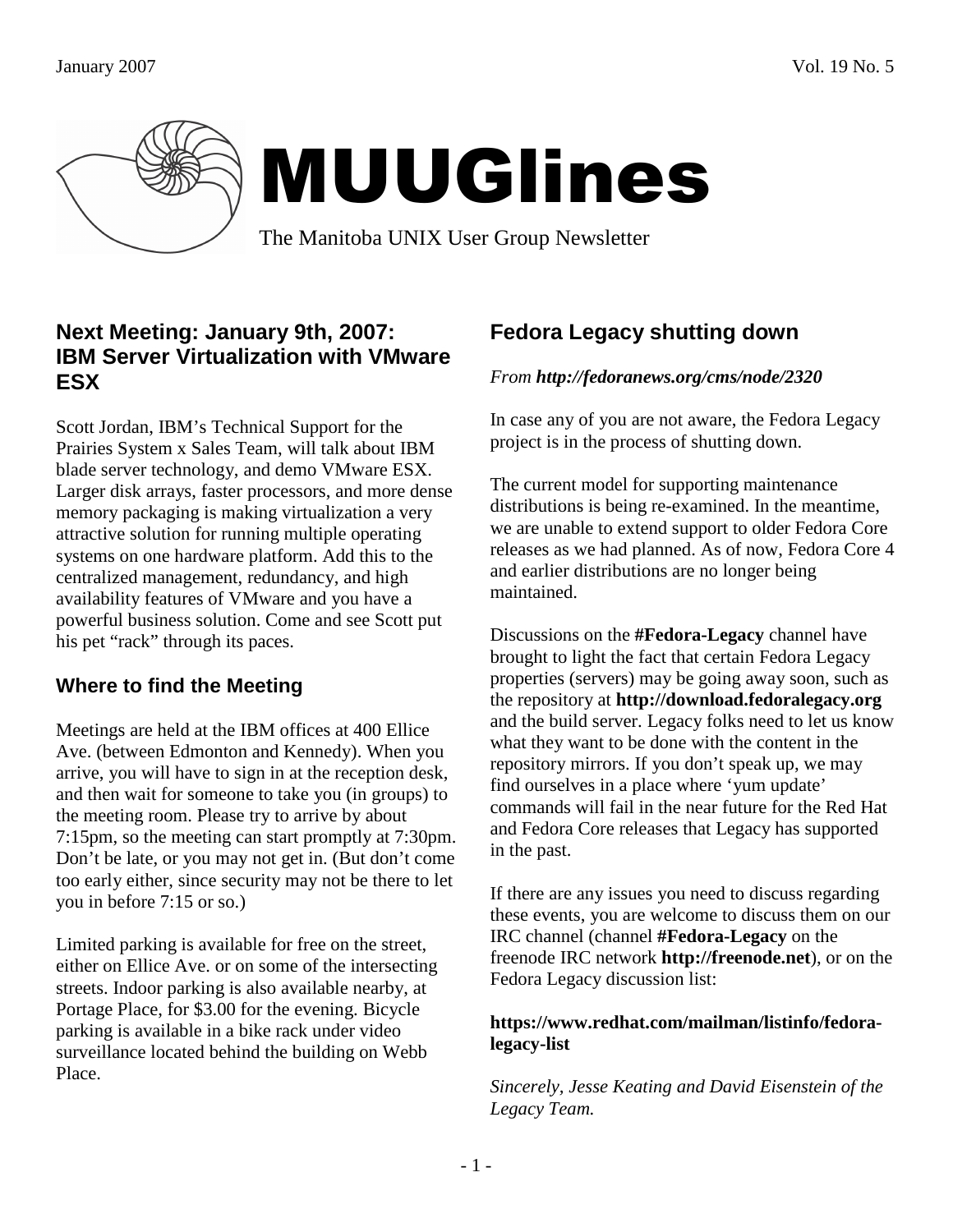#### **Nokia releases 770 sucessor**

Nokia has quietly released the successor to their 770 Internet Tablet, the N800 Internet Tablet. While their US website has no mention of the device, LinuxDevices.com has reported that the device is on sale at select CompUSA stores in the US.

#### **MySQL AB changes license to avoid GPLv3**

MySQL AB, the owner of the copyright for MySQL has changed the license for MySQL to avoid being forced to move to GPLv3 when it is finalized.

Kaj Arno, MySQL VP of community relations, revealed the license change on his blog, on December 22 (**http://www.planetmysql.org/kaj/?p=81**) , noting that the license for MySQL 5.0 and 5.1 had changed from "GPLv2 or later" to "GPLv2 only". As he explained, this was "in order to make it an option, not an obligation for the company to move to GPLv3".

## **The 60 Minute Network Security Guide**

The NSA's System and Network Attack Center has released a guide on securing your network. It's a good read.

**<http://www.nsa.gov/snac/support/I33-011R-2006.pdf>** 

#### **New maintainer for GNUstep**

Gregory Casamento has taken over as the new maintainer for GNUstep. He has been involved with the project since 1999. (**http://heronsperch.blogspot.com/2006/12/chief-**

**maintainer-for-gnustep.html**)

#### **Librarians stake their future on open source**

#### *Author - StoneLion*  **http://enterprise.linux.com/article.pl?sid=06/12/04/ 1538214**

A group of librarians at the Georgia Public Library Service has developed an open source, enterpriseclass library management system that may revolutionize the way large-scale libraries are run.

The system, Evergreen, whose 1.0 release came in November, is an Integrated Library System (ILS): the software that manages, catalogs, and tracks the circulation of library holdings. It's written in C, JavaScript and Perl, is GPLed, runs on Linux with Apache, uses a PostgreSQL database, Jabber for messaging and XUL as client-side software. The system allows easy clustering and is based entirely on open protocols.

Evergreen powers the GPLS' network of libraries, PINES (Public Information Network for Electronic Services), consisting of 44 different public library systems in 123 counties covering almost the entire state of Georgia -- 252 member libraries in all. The system has 8.8 million items in its index and 1.6 million active cardholders. In fiscal year 2006, there were almost half a million loans made between its libraries.

Librarian Brad LaJeunesse, PINES System Administrator with GPLS in Atlanta says that his "main motivator" for Evergreen was that the world of library software is "pretty dismal, and the products are awful. Trying to run a state-wide library system on duct tape and bailing wire is pretty difficult."

It's an open secret that ILS systems today are a frustrating mess for smart librarians (and patrons). Asked what problems he had with prior systems, LaJeunesse is quick to tally off a list: "Scalability. The ability to treat organization units as individual entities. Lack of granular permissions. Poor customer service. Lots more," he says.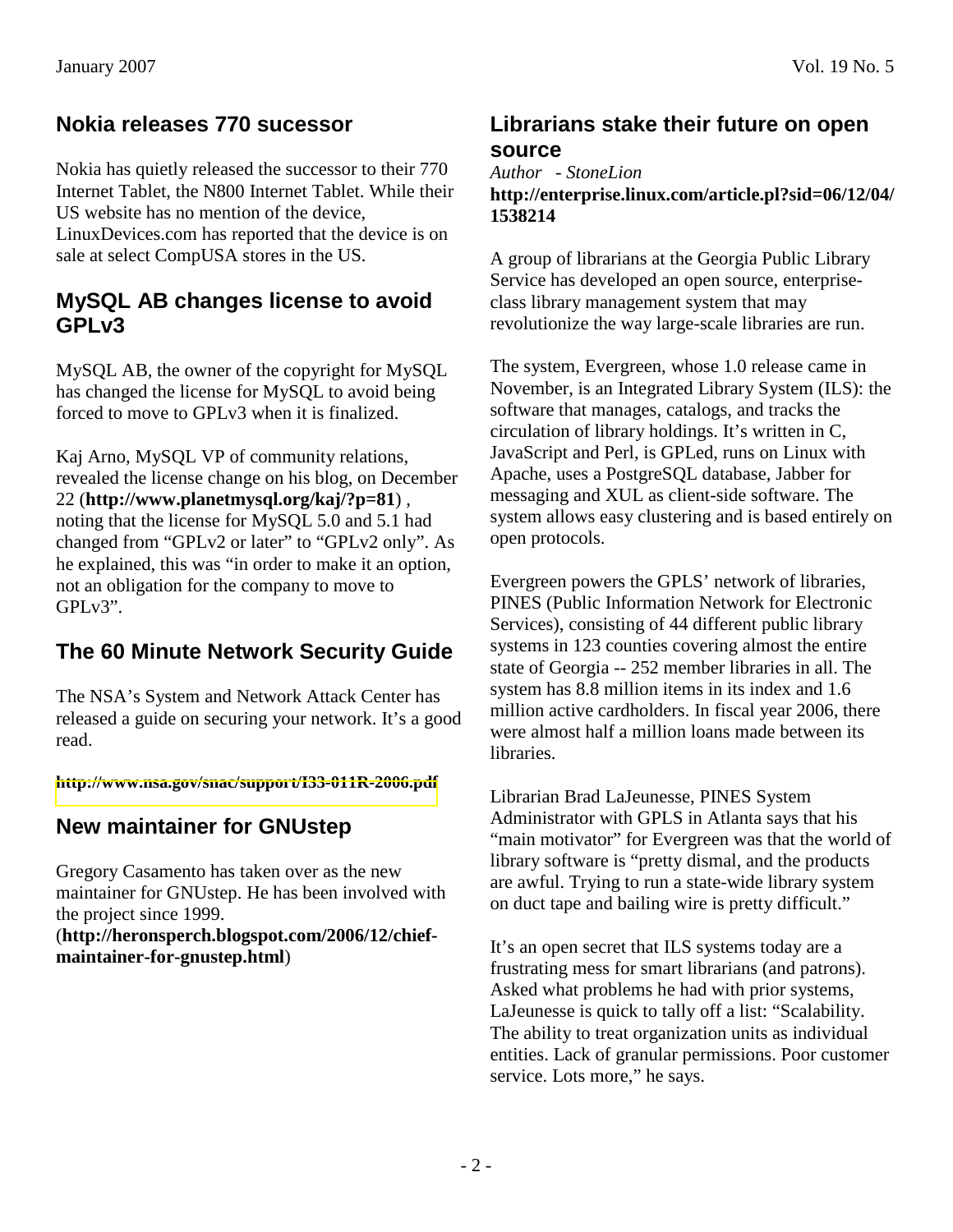#### **Millions of penguins vanish**

HOLLYWOOD has turned them into the cartoon stars of the film Happy Feet, but the real life story of the rockhopper penguin is not such a happy tale, scientists have discovered.

Millions of the birds are disappearing in a "sinister and astonishing" phenomenon that is baffling biologists.

In just six years their numbers have fallen from 600,000 to 420,000 in the Falkland Islands - one of its few remaining strongholds - according to the latest survey by Falklands Conservation.

The decline equates to a drop of about 30 per cent, although the Falklands population is thought to have dipped by about 85 per cent since 1932, when there were more than 1.5 million birds.

It is thought that global warming may be behind its decline, as warmer seas are less productive and the penguins may not be able to find enough food to eat, but researchers admit they have not yet established the reasons.

# **Red Hat's Sales Surge**

Red Hat has reported earnings from its third quarter, and it did [quite a bit better than expected](http://www.thestreet.com/_yahoo/newsanalysis/techsoftware/10329292.html)  (**http://www.thestreet.com/\_yahoo/newsanalysis/te chsoftware/10329292.html**). Even with the movement within the business by Oracle and SuSE/Microsoft, Red Hat came out quite a bit ahead. TheStreet.com reports on the company's \$29.6 Million dollars windfall, and some of the tough times the company has had in the past year. From the article: "CFO Charlie Peters said on a conference call with analysts that the company is 'cautiously optimistic that competitive efforts by some of the largest technology companies in the world are actually expanding our opportunity.'"

# **A Guide to Security Audits.**

ITSecurity.com has come up with a checklist for doing a security audit.

**http://www.itsecurity.com/features/it-securityaudit-010407/** 

#### **Falcon engine for MySQL released as Open Source**

The Falcon engine, is being developed by Jim Starkey who worked on the FireBird database and is considered to be a pioneer in the relational database field. It is designed to excel in multi processor machines with large amounts of memory.

#### **Samba author quits Novell over MS deal.**

In an email he sent to various Novell lists he stated the following "I have decided to leave Novell.

"This has been a very difficult decision, but one I feel I have no choice but to make.

"As many of you will guess, this is due to the Microsoft/Novell patent agreement, which I believe is a mistake and will be damaging to Novell's success in the future. But my main issue with this deal is I believe that even if it does not violate the letter of the licence it violates the intent of the GPL licence the Samba code is released under, which is to treat all recipients of the code equally."

He was hired by Google shortly after.

## **Using Heat to "find" a computer**

Steven J. Murdoch from Cambridge University has figured out how to defeat anonymizing services like Tor (**http://tor.eff.org/**) by detecting the clock skew that is caused by a processor heating up. By sending a request that requires a lot of processing, then analyzing the clock skew of suspected servers, he was